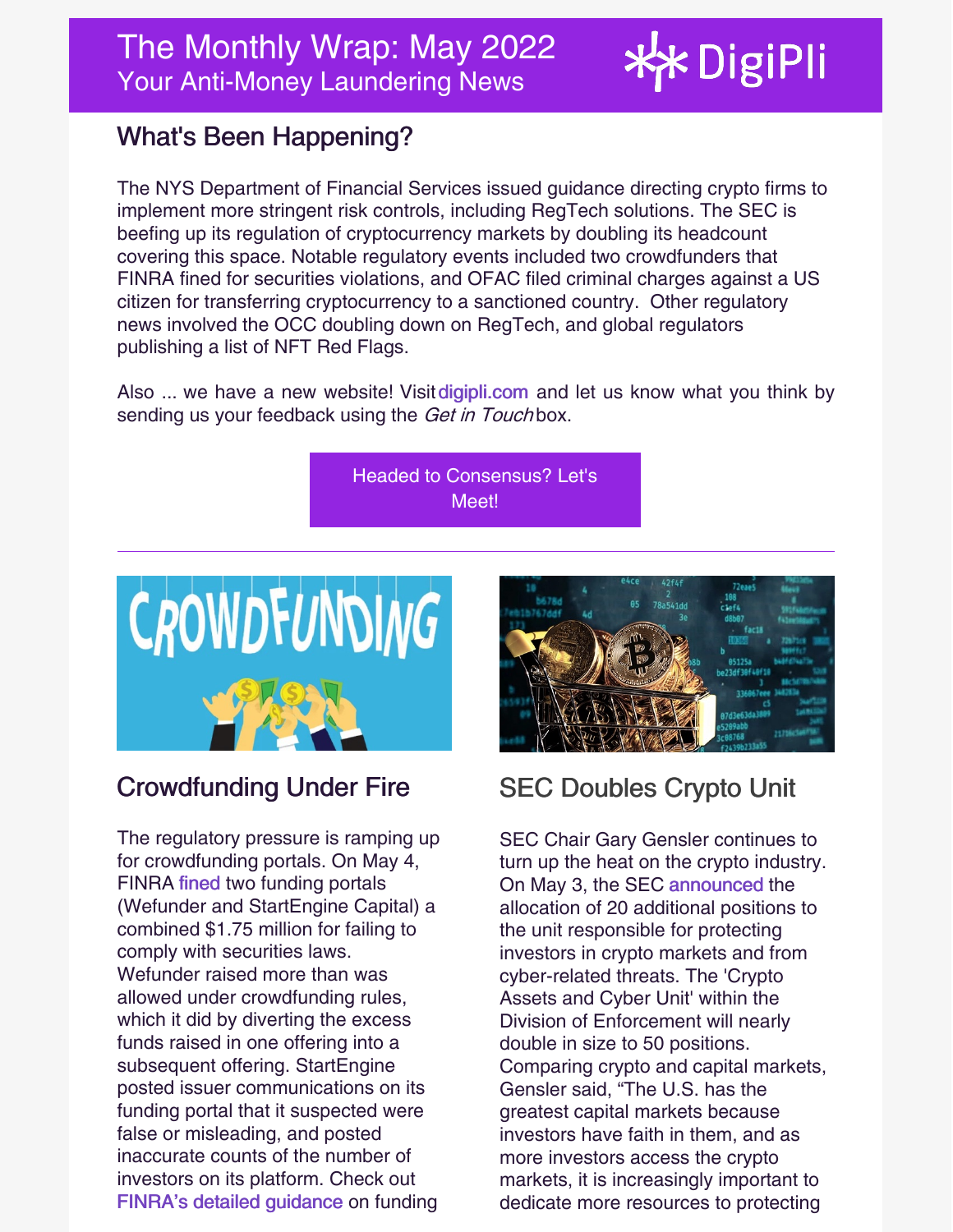portals and crowdfunding offerings, which is published as part of its risk monitoring program. If you're working with crowdfunding - - it's time to review your controls.

them." The beefed-up department is expected to help the SEC more actively supervise crypto and cyberrelated issues.



#### NFT Red Flags

The Joint Chiefs of Global Tax Enforcement published at the end of April some of the first [guidance](https://www.irs.gov/pub/irs-utl/j5-media-release-4-28-2022.pdf) to combat NFT-related fraud. The Joint Chiefs are a group of tax officials from the US, UK, Australia, Canada, and the Netherlands. The guidance includes a list of "red flags" that highlight the risk of fraud when buying NFTs. The Joint Chiefs divided the red flags into "strong" and "moderate" indicators of fraud. The big question is whether NFT marketplaces will make it easier for less savvy purchasers to identify a red flag before buying. Regardless, it's clear that regulators are finally starting to focus on the high instances of fraud in this massively growing market.



#### Evade OFAC with crypto?

The Department of Justice filed a criminal [complaint](https://www.dcd.uscourts.gov/sites/dcd/files/22mj00067CriminalOpinion.pdf) on May 13 against a US citizen accused of sending over \$10 million in bitcoin to a virtual currency exchange based in a sanctioned country. The defendant allegedly executed transactions through an online payments platform operating from a sanctioned country. The platform advertised its services as designed to evade US sanctions, including through allegedly untraceable virtual currency transactions. The scheme involved moving funds through various US and non-US financial institutions and virtual currency exchanges as part of the illicit payment flow to the sanctioned country.



#### OCC Stresses RegTech

Kevin Greenfield from the Office of the Comptroller of the Currency (OCC) [testified](https://www.digipli.com/wp-content/uploads/2022/05/OCC-Testimony-13-May-2022.pdf) on May 13 during a hearing before the House Financial Services Committee Task Force on Artificial Intelligence (AI). He discussed the



## NYS Crypto Monitoring

The NYS Department of Financial Services (DFS) encouraged cryptocurrency firms to enhance their risk management practices. In particular, in *[guidance](https://www.dfs.ny.gov/industry_guidance/industry_letters/il20220428_guidance_use_blockchain_analytics)* issued in late April, the DFS stated that firms "must"